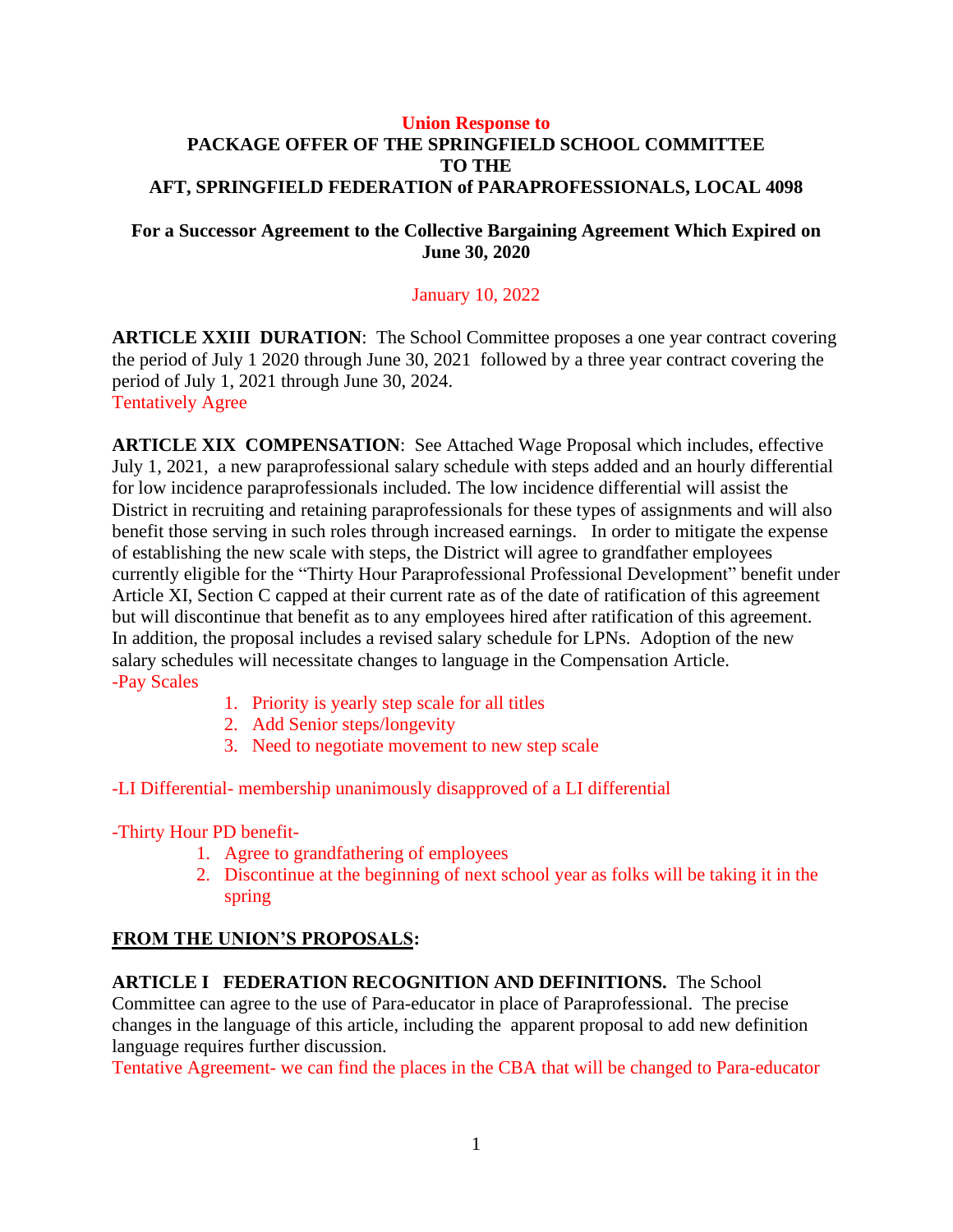**ARTICLE V WORKING CONDITIONS. B. School Facilities**. The School Committee will agree to the proposed revision to Section B (2) to read as follows: "To the extent possible **E**ach paraprofessional shall be provided with a space for his/her exclusive use in which he/she may securely store his/her **personal belongings**, instructional materials and supplies. Space as used above is intended to mean a locker, closet or file cabinet." Tentative Agreement

**ARTICLE V WORKING CONDITIONS. F. Length of Work Day and Work Year**. The School Committee is open to discussions around adjustments to the length of work day for certain positions covered by collective bargaining agreement. This requires further discussion. The Union's proposal was just in reference to Health Assistants who often work through their unpaid lunch

**ARTICLE V WORKING CONDITIONS. O. Job Site Paraprofessionals**. The School Committee can agree to the inclusion of the position title of "Job Site Paraprofessional" within the main collective bargaining agreement, however such agreement is dependent upon negotiating any position specific duties and responsibilities and other terms and conditions. The School Committee is not agreeing to the contemplated wage proposal of the Association as it relates to this position.

The Union is asking to include their negotiated side letter of agreement into the CBA.

**ARTICLE VII LEAVES WITH PAY. H. Bereavement Leave.** The School Committee will agree to add the following language to the end of Section 1(b): "**The benefits of this paragraph would apply to step-parent, step-sibling, step-child, step-grandchild or step-grandparent**." -The union tentatively agrees to management's proposed change

-The union withdraws its proposal to add "significant other" to the bereavement leave language.

-The union holds on its proposals to change from 1 day to 3 days for son in law, daughter in law, aunt, uncle, niece and nephew and that these days not be charged to a para's disability and emergency days (sick days).

**ARTICLE VII LEAVES WITH PAY. K. Holidays.** The School Committee will agree to add "Juneteenth" to the list of paid holidays to the extent that it is observed on a date that falls within the school year.

Tentative Agreement

**ARTICLE XI IN-SERVICE TRAINING B. In-Service Training Programs.** The School Committee can agree to include "COTA's or PTA's" to the list of classifications eligible for reimbursement of up to \$150.00 of continuing education credit each year, provided such courses are approved in advance by an appropriate administrator and subject to any other limitations imposed by the applicable language of the collective bargaining agreement. Tentative Agreement

# **FROM THE SCHOOL COMMITTEE'S PROPOSALS:**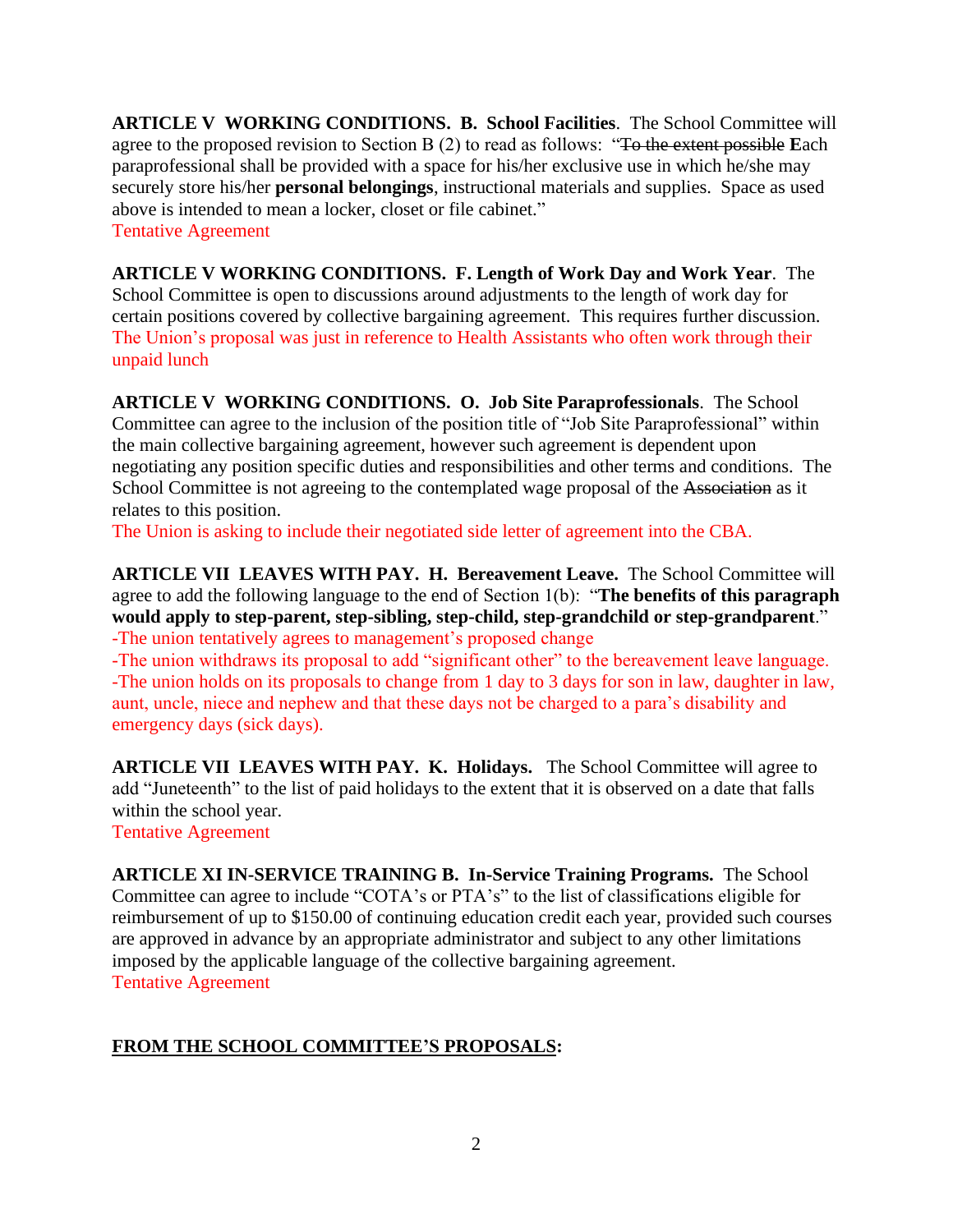**ARTICLE V WORKING CONDITIONS. N. Employment.** Increase the probationary period from 120 working days to 180 working days. How does this proposal benefit the students?

**ARTICLE VI TRANSFERS OR RE-ASSIGNMENT. C. Pilot Transfer Program**. Make the Pilot Transfer Program permanent and revise language as necessary to align with agreement to make this a permanent section of the collective bargaining agreement. Tentative Agreement

**ARTICLE VII LEAVES WITH PAY. A. Disability and Emergency**. Revise first sentence of Subsection A(2) to read as follows: "Upon absence of **more than** three (3) consecutive days, the Superintendent or his designee may require a certificate by a physician in order to qualify for continued disability and emergency benefits." The union rejects this proposal

**ARTICLE VII LEAVES WITH PAY. A. Disability and Emergency**. Revise Section 7(a) to read as follows: Any clothing or other personal property damaged or destroyed as the result of an assault suffered in the course of his/her employment, **but not to exceed a value of \$100.00**."

**ARTICLE VII LEAVES WITH PAY. A. Disability and Emergency.** Revise Section 7(b) to read as follows: "The cost of any medical or hospital services (over and above the amount of any insurance reimbursement and Workman's Compensation received by said paraprofessional) incurred as the result of any assault suffered in the course of his/her employment, **but not to exceed \$1,000.00**.

**ARTICLE XI IN-SERVICE TRAINING. C. Thirty Hour Paraprofessional Professional Development**. Add the following language to this Section: "**An employee completing a training program under this section must inform the Human Resources Department in writing within 30 days of completion of the program in order to be eligible for this increase in compensation.**"

This will likely be a moot point, pending negotiations.

**ARTICLE XIII PARAPROFESSIONAL PROTECTION. B. Damage or Loss of** 

**Property.** Revise Section 3(a) to read as follows: "Any clothing or other personal property damaged or destroyed as the result of an assault suffered in the course of his employment, **but not to exceed \$100.00**."

Our folks have a lot closer contact with the students that the teachers do.

## **ARTICLE XIII PARAPROFESSIONAL PROTECTION. B. Damage or Loss of**

**Property.** Revise Section 3(b) to read as follows: "The cost of any medical, surgical or hospital services (over and above the amount of any insurance reimbursement and Workers Compensation received by said paraprofessional) incurred as the result of any assault suffered in the course of his employment, **but not to exceed \$1,000.00.**"

Did the teachers agree to \$5000? Does that cover all employees' deductibles?